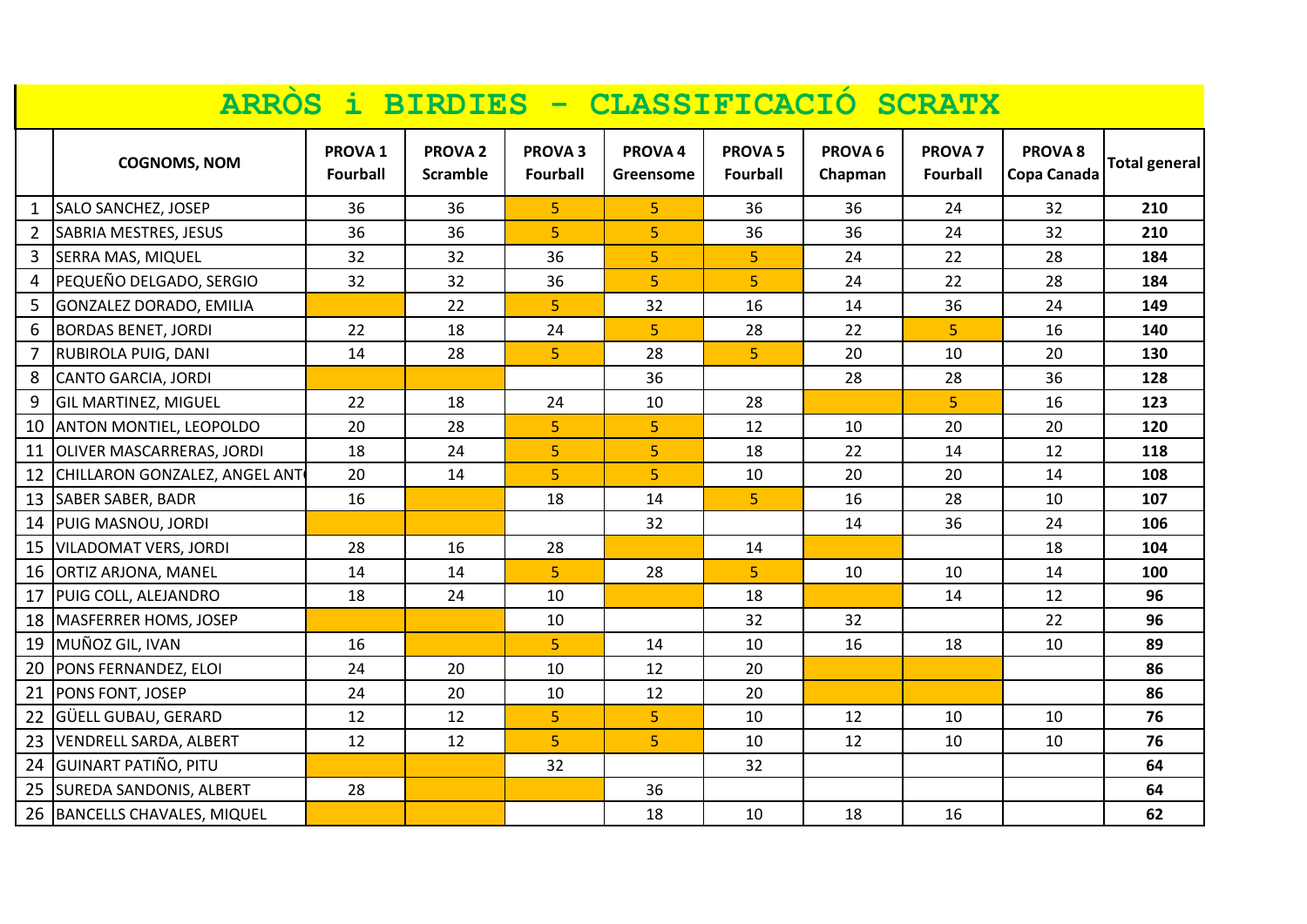| 27 | PARES MATEU, CARLOS                |    |    | 18 | 10 | 18 | 16 | 62 |
|----|------------------------------------|----|----|----|----|----|----|----|
|    | 28   MAUREY -, PATRICIA            | 22 | 12 |    | 16 |    |    | 50 |
|    | 29 SABRIA MESTRES, RAMON           |    | 10 |    |    | 32 |    | 42 |
|    | 30 GARCIA ECHEVARRIA, JESUS RAFAEL |    | 10 |    |    | 28 |    | 38 |
|    | 31 BASCO MASQUEF, FRANCISCO        |    | 14 |    | 10 | 10 |    | 34 |
|    | 32 ROSSI PERISSOL, JACQUES         |    | 14 |    | 10 | 10 |    | 34 |
|    | 33 CARRION FUERTES, FRANCISCO      |    |    |    |    |    | 32 | 32 |
|    | 34 REVERT PERIS, PAU               |    | 32 |    |    |    |    | 32 |
|    | 35 QUERALT MITJANS, IGNASI         |    |    |    |    |    | 32 | 32 |
|    | 36   MANZANARES COLL, ANTONI       |    | 28 |    |    |    |    | 28 |
| 37 | MOLINS JARDI, JORDI                |    |    |    | 22 |    |    | 22 |
|    | 38   DIAZ CORTES, DAVID            |    |    |    | 22 |    |    | 22 |
| 39 | <b>VIDAL SERRAT, JAUME</b>         |    |    | 20 |    |    |    | 20 |
| 40 | LUQUE MORAL, ALEX                  |    |    | 20 |    |    |    | 20 |
|    | 41 SANCHEZ-SAUTHIER *, RAMON       |    | 20 |    |    |    |    | 20 |
|    | 42   MARTIN LLORENTE, DIEGO        |    | 20 |    |    |    |    | 20 |
|    | 43   TRECCAGNOLI *, SALVATORE      |    |    |    |    |    | 18 | 18 |
|    | 44 JEREZ JUAN, DANIEL              |    | 18 |    |    |    |    | 18 |
|    | 45 BLASCO ESTRADA, ELNA            |    |    | 16 |    |    |    | 16 |
|    | 46 OLLE SELGA, JAUME               |    | 16 |    |    |    |    | 16 |
| 47 | <b>ESTRADA GUERRA, PAOLA</b>       |    |    | 16 |    |    |    | 16 |
|    | 48 CEBALLOS ARIAS, ALEX            |    | 16 |    |    |    |    | 16 |
| 49 | HUSILLOS PEREZ, JUAN LUIS          | 16 |    |    |    |    |    | 16 |
|    | 50 SARQUELLA GELI, IGNASI          |    |    |    | 14 |    |    | 14 |
|    | 51 PUJOL FERRER, JOSEP             |    | 10 |    |    |    |    | 10 |
|    | 52 LOPEZ DEL HIERRO, PILAR         | 10 |    |    |    |    |    | 10 |
|    | 53 QUIRANTE SANABRIA, ROSA         |    | 10 |    |    |    |    | 10 |
|    | 54 PUJOL PLANELLA, JOSEP MARIA     |    | 10 |    |    |    |    | 10 |
|    | 55   RODRIGUEZ, JOSE BERNARDO      |    |    | 10 |    |    |    | 10 |
|    | 56 CAPDEVILA PLANAS, ALBERT        |    | 10 |    |    |    |    | 10 |
|    | 57 CARRERA DOMINGUEZ, ALICIA       | 10 |    |    |    |    |    | 10 |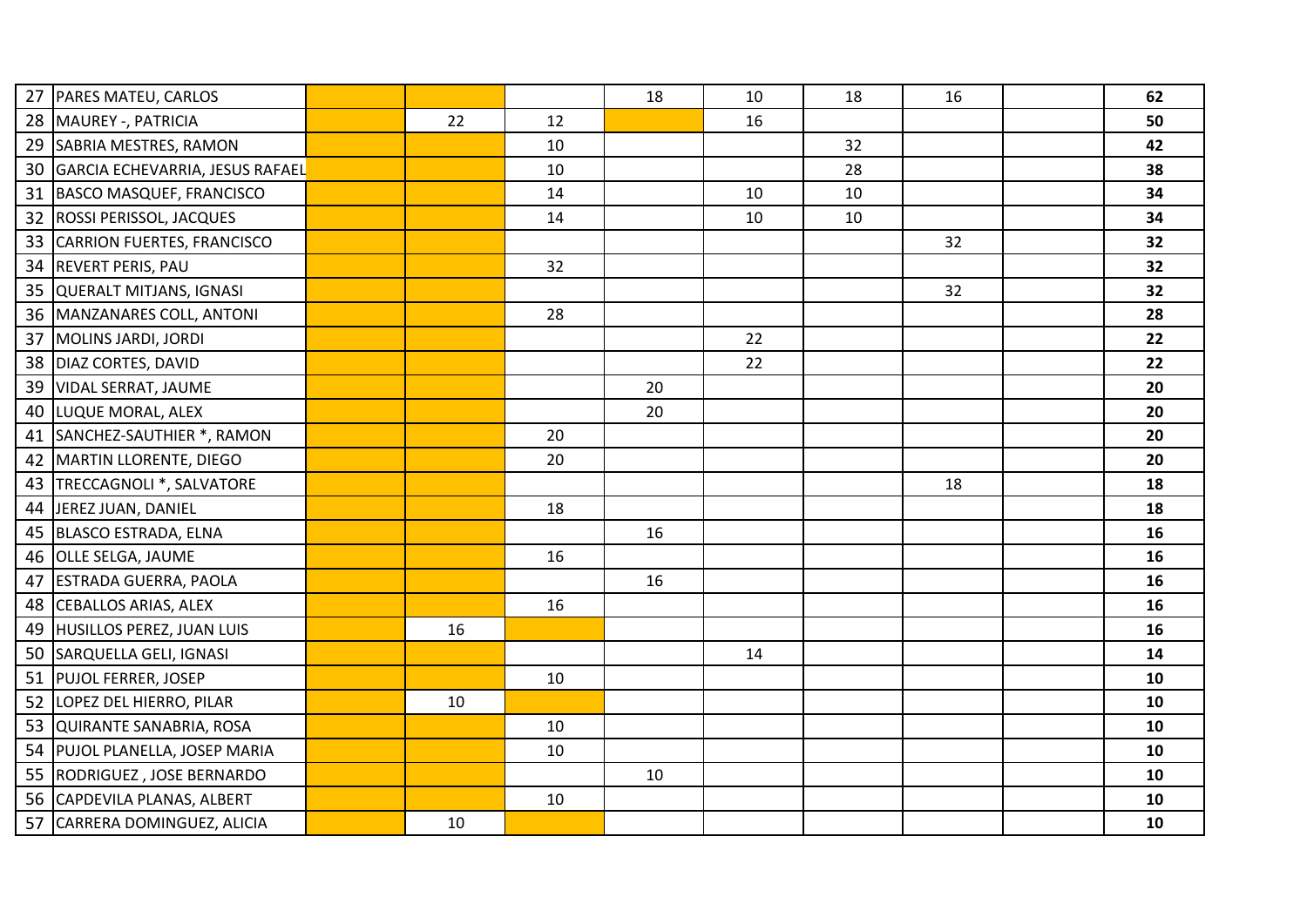|                | ARRÒS i BIRDIES - CLASSIFICACIÓ HANDICAP |                                       |                                   |                                  |                      |                                   |                               |                                |                                   |                      |
|----------------|------------------------------------------|---------------------------------------|-----------------------------------|----------------------------------|----------------------|-----------------------------------|-------------------------------|--------------------------------|-----------------------------------|----------------------|
|                | <b>COGNOMS, NOM</b>                      | PROVA <sub>1</sub><br><b>Fourball</b> | <b>PROVA 2</b><br><b>Scramble</b> | <b>PROVA3</b><br><b>Fourball</b> | PROVA 4<br>Greensome | <b>PROVA 5</b><br><b>Fourball</b> | PROVA <sub>6</sub><br>Chapman | PROVA <sub>7</sub><br>Fourball | PROVA <sub>8</sub><br>Copa Canada | <b>Total general</b> |
| 1              | OLIVER MASCARRERAS, JORDI                | 32                                    | 36                                | 5 <sub>1</sub>                   | 32                   | 32                                | 32                            | $\overline{5}$                 | 28                                | 202                  |
| $\overline{2}$ | <b>BORDAS BENET, JORDI</b>               | 36                                    | 28                                | 32                               | 5 <sup>1</sup>       | 36                                | 32                            | 5                              | 36                                | 210                  |
| 3              | <b>GIL MARTINEZ, MIGUEL</b>              | 36                                    | 28                                | 32                               | $\overline{5}$       | 36                                |                               | 18                             | 36                                | 191                  |
| 4              | GÜELL GUBAU, GERARD                      | $5\phantom{.0}$                       | 32                                | 36                               | 5                    | 22                                | 28                            | 28                             | 32                                | 188                  |
| 5              | <b>VENDRELL SARDA, ALBERT</b>            | $\overline{5}$                        | 32                                | 36                               | 5 <sup>1</sup>       | 22                                | 28                            | 28                             | 32                                | 188                  |
| 6              | PUIG COLL, ALEJANDRO                     | 32                                    | 36                                | 28                               |                      | 32                                |                               | 22                             | 28                                | 178                  |
| $\overline{7}$ | SABRIA MESTRES, JESUS                    | 24                                    | 24                                | 5 <sub>1</sub>                   | 5                    | 24                                | 24                            | 14                             | 24                                | 144                  |
| 8              | <b>SALO SANCHEZ, JOSEP</b>               | 24                                    | 24                                | 5                                | $\overline{5}$       | 24                                | 24                            | 14                             | 24                                | 144                  |
| 9              | <b>BANCELLS CHAVALES, MIQUEL</b>         |                                       |                                   |                                  | 36                   | 28                                | 36                            | 36                             |                                   | 136                  |
| 10             | PARES MATEU, CARLOS                      |                                       |                                   |                                  | 36                   | 28                                | 36                            | 36                             |                                   | 136                  |
| 11             | SERRA MAS, MIQUEL                        | 20                                    | 20                                | 24                               | 5 <sup>1</sup>       | 5                                 | 16                            | 16                             | 16                                | 122                  |
| 12             | PEQUEÑO DELGADO, SERGIO                  | 20                                    | 20                                | 24                               | 5                    | 5 <sup>1</sup>                    | 16                            | 16                             | 16                                | 122                  |
| 13             | GONZALEZ DORADO, EMILIA                  |                                       | 18                                | 5                                | 20                   | 10                                | 12                            | 32                             | 22                                | 119                  |
| 14             | <b>RUBIROLA PUIG, DANI</b>               | 12                                    | 22                                | 5 <sub>1</sub>                   | 18                   | 5                                 | 14                            | 10                             | 18                                | 104                  |
| 15             | <b>SABER SABER, BADR</b>                 | 16                                    |                                   | 16                               | 16                   | 5                                 | 18                            | 20                             | 10                                | 101                  |
| 16             | <b>ANTON MONTIEL, LEOPOLDO</b>           | 14                                    | 22                                | 5 <sub>1</sub>                   | 5 <sup>1</sup>       | 10                                | 10                            | 12                             | 18                                | 96                   |
| 17             | PUIG MASNOU, JORDI                       |                                       |                                   |                                  | 20                   |                                   | 12                            | 32                             | 22                                | 86                   |
| 18             | MUÑOZ GIL, IVAN                          | 16                                    |                                   | 5 <sub>1</sub>                   | 16                   | 10                                | 18                            | 10                             | 10                                | 85                   |
| 19             | ORTIZ ARJONA, MANEL                      | 12                                    | $\overline{5}$                    | 5 <sub>1</sub>                   | 18                   | 12                                | 10                            | 10                             | 12                                | 84                   |
| 20             | CHILLARON GONZALEZ, ANGEL ANT            | 14                                    | $\overline{5}$                    | $\overline{5}$                   | 10                   | 12                                | 14                            | 12                             | 12                                | 84                   |
| 21             | <b>CANTO GARCIA, JORDI</b>               |                                       |                                   |                                  | 22                   |                                   | 20                            | 20                             | 20                                | 82                   |
| 22             | VILADOMAT VERS, JORDI                    | 22                                    | 14                                | 14                               |                      | 10                                |                               |                                | 14                                | 74                   |
| 23             | MASFERRER HOMS, JOSEP                    |                                       |                                   | 10                               |                      | 20                                | 22                            |                                | 22                                | 74                   |
| 24             | PONS FERNANDEZ, ELOI                     | 18                                    | 16                                | 10                               | 10                   | 14                                |                               |                                |                                   | 68                   |
| 25             | PONS FONT, JOSEP                         | 18                                    | 16                                | 10                               | 10                   | 14                                |                               |                                |                                   | 68                   |
| 26             | <b>SUREDA SANDONIS, ALBERT</b>           | 22                                    |                                   |                                  | 22                   |                                   |                               |                                |                                   | 44                   |